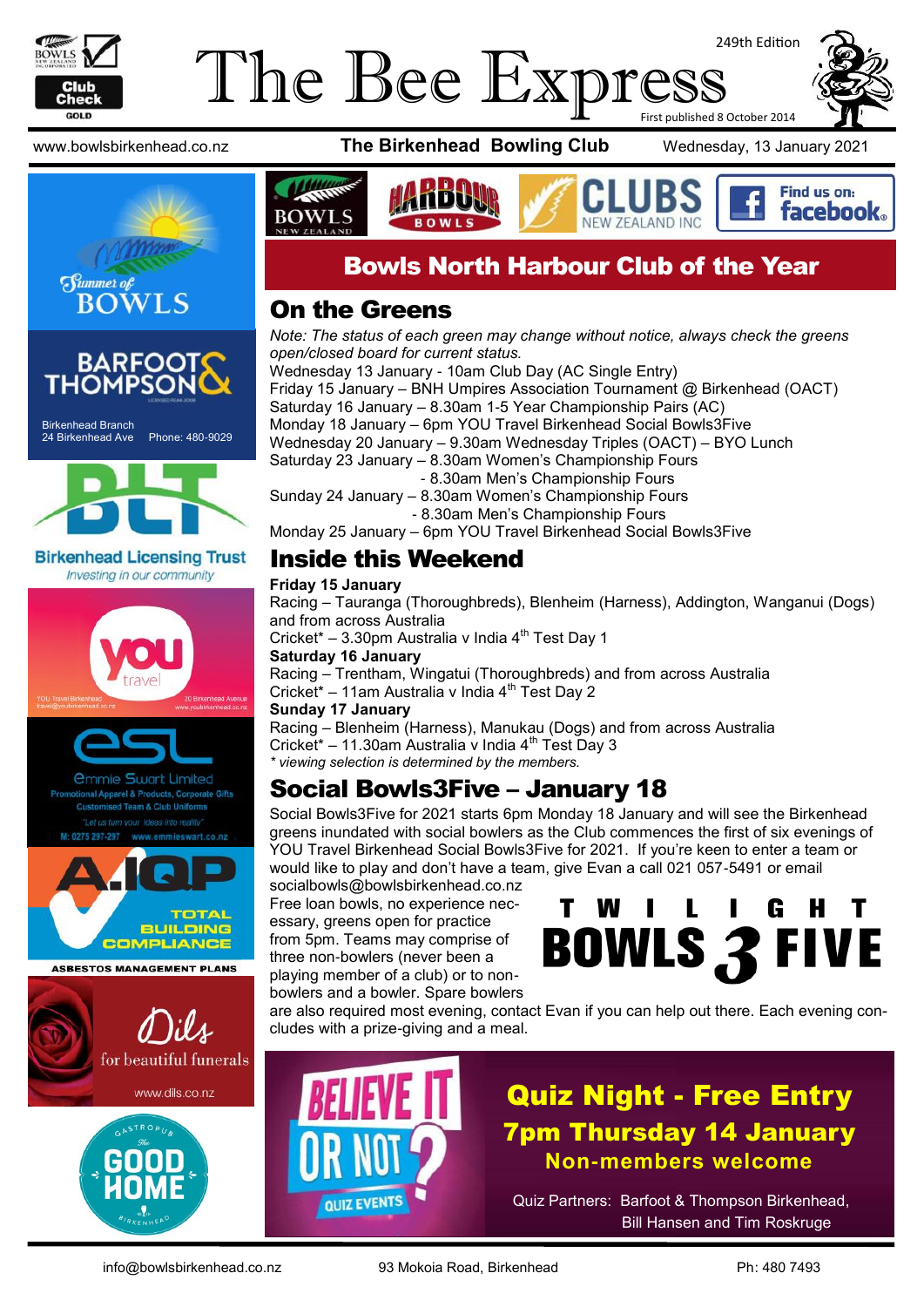



**Birkenhead Licensing Trust** Investing in our community

www.bowlsbirkenhead.co.nz **The Birkenhead Bowling Club** Wednesday, 13 January 2021

# **Waitangi Day 2021 Charity Tournament** (OACF - Mufti - Non-bowlers welcome) **Saturday 6 February**

8.30am Start, \$60 per Team, \$15 Single Entry Morning tea & lunch included in entry Loads of Prizes, Raffles, Auctions & more Further info or entry phone the Club 480 7493 or email secretary@bowlsbirkenhead.co.nz



In partnership with:

**Birkenhead RSA** 

### First Title of 2021

Six teams stepped out on the green last Saturday, which included players on their way up through the grading ranks and those that have been there and done that and are now sitting back enjoying their bowls at two. Played this year as a one day blind draw tournament of four games the format went down well with the players as did the gorgeous hot day. Teams drawn/graded the favourite was any combination with Gary Wallace in it. Wallace's grading was queried the evening before but it was clarified the grading was not a typo in the handbook but was indeed what the wise men who do the gradings before the start of each season had approved. Wallace was drawn with first year Steph Langford. Steph's

inexperience gave hope to remainder of the field, Adrian Pollock and promising first year Will Tonga, Adam Richardson and Covid-19 refugee Clive Langford, Alex Abela and Pete's little boy Chad Nathan, John Hannan and dry-cleaning specialist Warren Lush and the all-female team of Mari Hannan and Judi Farkash. All thinking they stood a chance at the first title to be played for 2021. After two games only the Wallace and John Hannan teams had recorded two wins. Game three and the Wallace and Langford combination continued their winning ways while Hannan and Lush stumbled and went down to Abela and Nathan. Game four Hannan and Lush recorded their third win while all Wallace needed was win number four. Up against Hannan and Farkash who had recoded three losses to this stage, a win to Wallace and Langford looked assured. But this is bowls and anything is possible and as it turned out Wallace and Langford did get their fourth win but only by one solitary point. Wallace who is in his sixth year has a number of 1-5 year titles, but for first



First year and now Leads and Twos champion, Steph Langford in action last Saturday

year Steph Langford this was her first taste of victory on the green. Winners and runners-up were announced at the conclusion of play, while the awarding of prizemoney will be at the Club's prize giving in May. Winners: Steph Langford, Grry Wallace (s) – 4 Wins, +8 diff Runners-up: Warren Lush, John Hannan (s) – 3 Wins, +23 diff

# **Wednesday Tournament (OACT)** - BYO Lunch Wednesday 20 January - 9.30am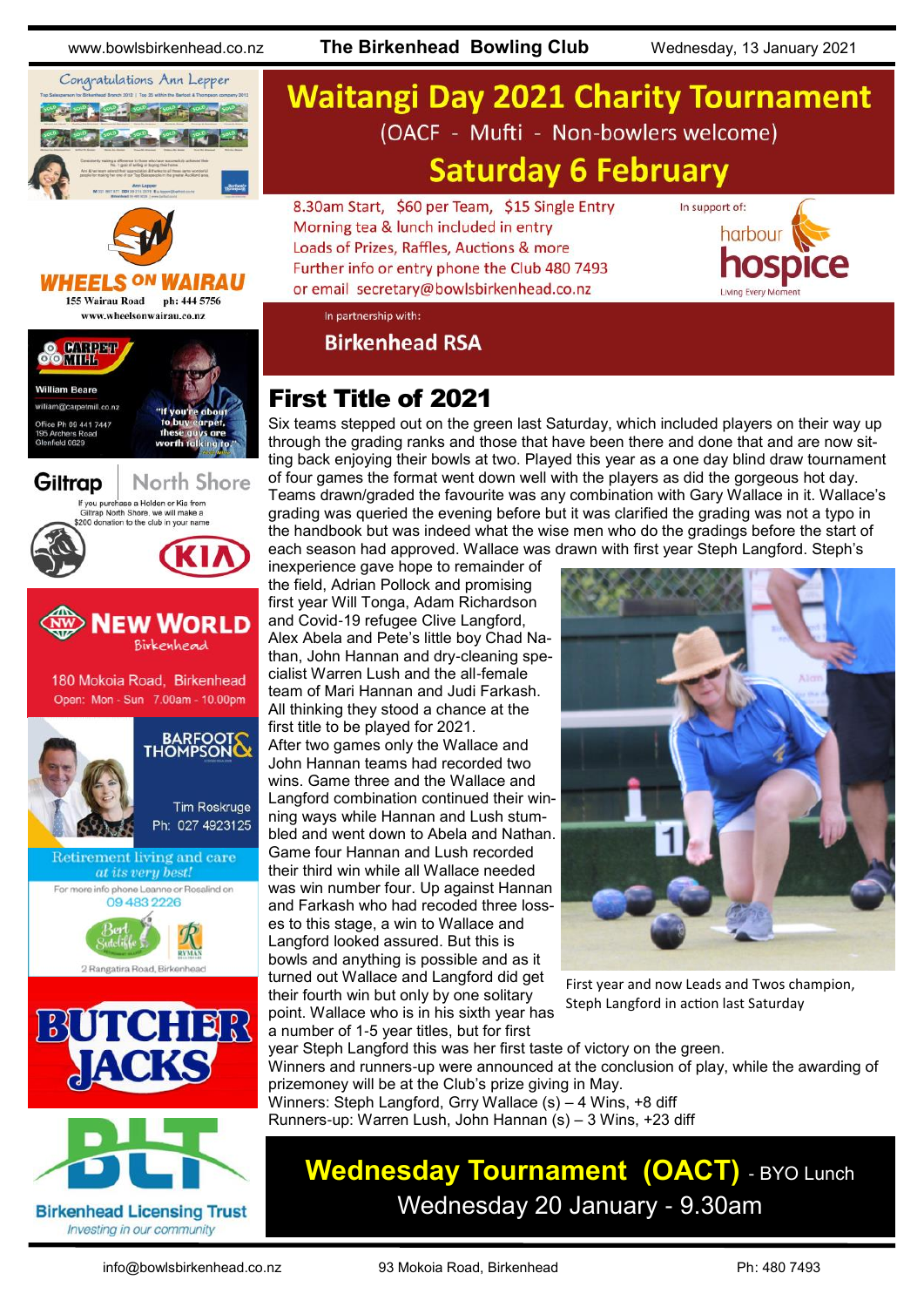

## 1-5 Year Championship Pairs

Start 8.30am Saturday 16 January Entries close 5pm Thursday 14 January

### The Shield!

Last evening Birkenhead took on Northcote in a belated Christmas Shield Challenge. A challenge that has been played between the two clubs since its inception in 1966. Birkenhead the current holders of the shield since regaining it in 2019 after the shock loss in 2018 on the greens of Birkenhead when Northcote snatched the shield and disappeared down the hill with it.

The Shield sits nicely in Birkenhead's trophy cabinet and the plan was to go out there, have a good time and retain the Shield. Just after 5.30pm four open men's, one open women's and one 1-5 year team from each club took to the greens. Just over 95 minutes later the teams returned to the Club house to collate the results. Prize giving saw some kind words from Birkenhead's President Randall Watkins and Northcote's President Tom

Edwards wishing each other's clubs the best for the remainder of the season. Followed by the presentation of the Christmas Shield to President Tom for four wins, to Birkenhead's two.

Missing players of the ilk of Lionel Drew, Tony Grantham, Trish Croot, Robbie Henson, Millie Nathan, Loz Croot and Stuart Moorcroft certainly made a difference in the various team selections and overall performance of the side.

Not to disappoint a fine Northcote's expectations



meal was provided to meet Shield after it separated Tuesday eveningBirkenhead's "Mr Fix-it" Colin Barrow repairing the Christmas

of "Mad Butcher" sausages, hot champagne ham with a selection of salads, thanks to Bernie and Stuie's efforts in the kitchen. Overall a very enjoyable evening had by all, with the exception of watching the Christmas Shield disappearing down the hill not to be seen at Birkenhead for at least eleven months, roll on December 2021.

### Arrived After 26 Days

Our recent order of membership cards have finally arrived at the Club. They left East Tamaki on Wednesday 16 December on an overnight delivery by Courier Post a distance that takes 35 minutes in a car. After 26 days in Courier Post's hands the cards have finally arrived, 25 days late!.

If you don't have a current membership card it is possibly waiting for you, just ask the bar staff on duty.

### Coaching for 2021 Underway

Monday coaching sessions are back underway from 2.30pm each Monday. Free coaching is available to all Birkenhead playing members regardless of your playing ability. If you can't make Mondays or require further information contact Keith Burgess (027 4824884).

# JOKER 500 WEDNESDAY & FRIDAY **\$500 UP FOR GRABS EACH DRAW**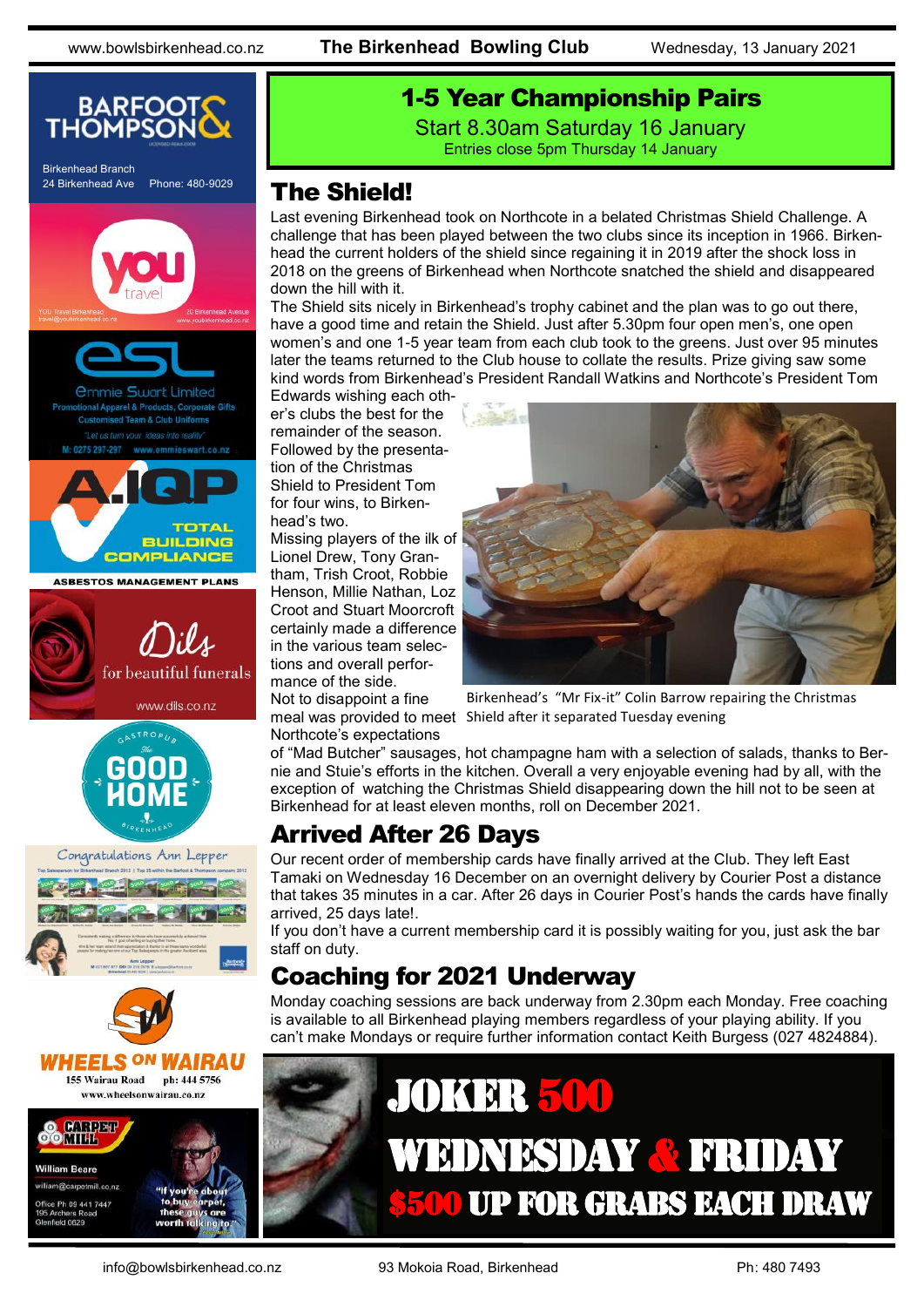www.bowlsbirkenhead.co.nz **The Birkenhead Bowling Club** Wednesday, 13 January 2021





HEELS 155 Wairau Road ph: 444 5756 www.wheelsonwairau.co.nz

















**Birkenhead Licensing Trust** Investing in our community



# **The Good Home Birkenhead \$6,500 Women's Pairs Saturday 13 & Sunday 14 February**

### The Nationals

The Nationals came and went the first week in January. Birkenhead hosted two days of women's pairs and two days of men's pairs all looked after by the "Band of Six". Doug Campbell greens setup and bar, Emmie Swart kitchen and bar, Bernie Hall kitchen, Terry Moverley charts, players, welcomings and Bowls New Zealand, Brendon Kelly greens. Thanks goes out to all for a sterling effort.

Out playing on the greens around Auckland and North Harbour, Birkenhead's representation was lighter than previous years.

The National Men's Pairs Birkenhead's Evan Thomas accompanied by Mairangi's David Payne made it to the "Round of 16" where they went out on an extra end after leading most of the way.

The National Men's Singles with a field of 336 saw Daymon Pierson reach the "Round of 64" where he came up against New Zealand lawn bowls legend Gary Lawson. In a game that could have been so one sided, but due to Pierson's dogged determination went to the wire with Pierson holding the game until a drive from Lawson put paid to the end to that. At the conclusion of the game Lawson told Pierson supporter Jimmy Jandals "Your mate had my arse twitching". The game went Lawson's way (21-19), but Pierson must have taken a bit out of Lawson as Lawson's next game he bowed out to David Eades (10-21).

### Update from the Centre

#### **BNH Entry Online Only:**

All Centre tournaments must be entered online at any time before the entry closing date. The Club no longer handles Individual entries and payment (Centre fours, triples, pairs, singles etc.) We have been informed by the Centre that the entry forms in the Centre handbook are no longer in use.

**Masters:**

The draws have been and the programme is being finalised. There are still a few byes that we would like to fill if possible. Here is a list of teams still required (11/01/21)

| 60-74 Men's Fours   | 2 teams |
|---------------------|---------|
| 75+ Men's Fours     | 2 teams |
| 60-74 Women's Fours | 3 teams |
| 60-74 Men's Pairs   | 1 team  |
| 75+ Men's Pairs     | 1 team  |

Please email [bowls@bowlsnorthharbour.co.nz](mailto:bowls@bowlsnorthharbour.co.nz) or phone Lesley on 027 235 9864 if you can fill a bye

**Centre Events:**

Women's Pairs played on 7-8th February 2021, entries close on 22nd January 2021 Men's Pairs played on 13-14th February 2021, Entries close on 29th January

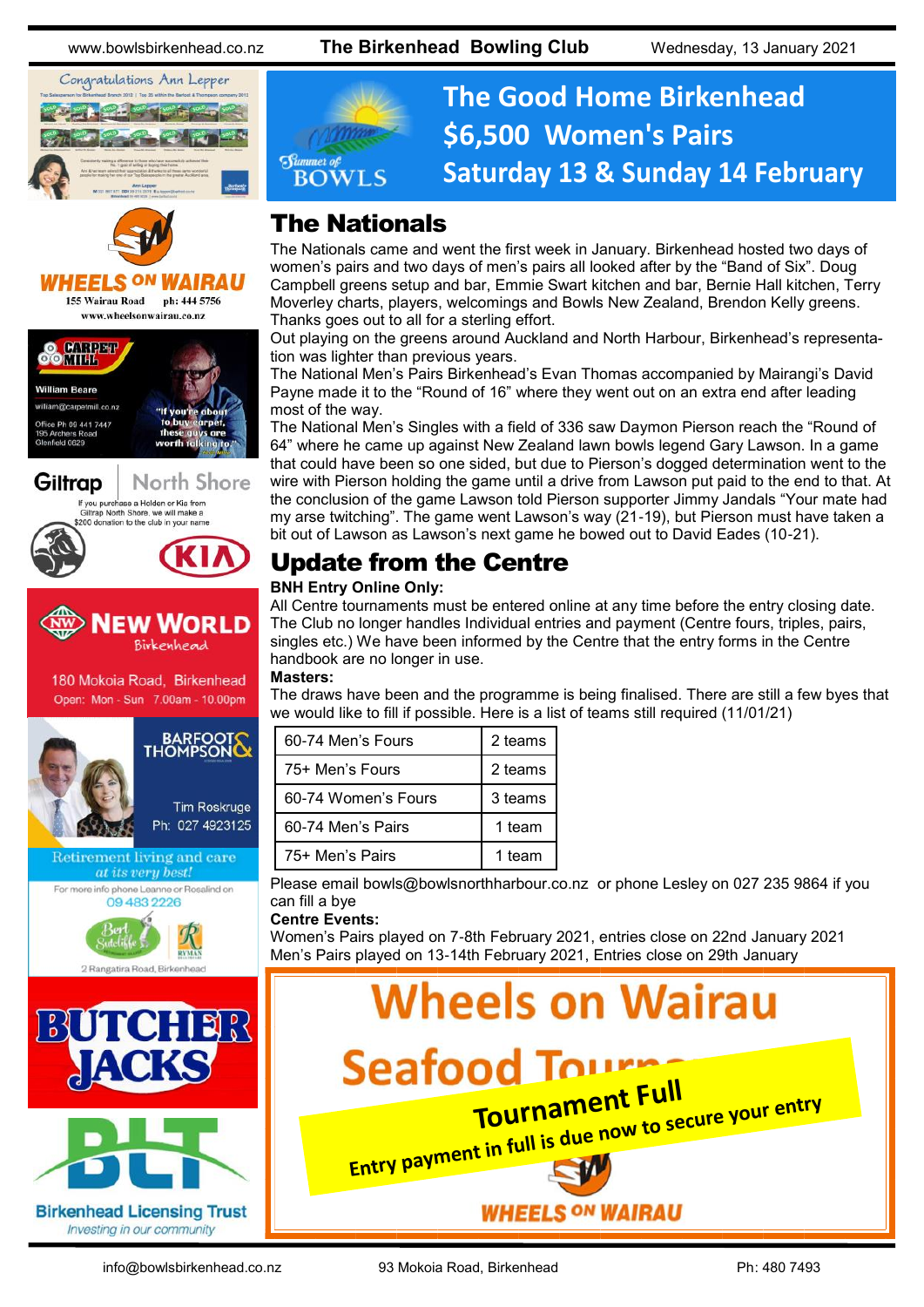

### **Urgently need Items or Services to Auction off Waitangi Day Charity Tournament in support of Hospice**

If you can assist, contact Louise Fox 021 2357121

### The Dog-House

*Our irregular columnist Mike Cartwright putting one mans perspective on the sport of bowls.* Now most of us will be glad to see the back of 2020 because of COVID 19, but for me and the other conspiracy theorists we knew that the two seconds either side of midnight on the 31st was going to change nothing. I mean, why is it that 7 billion people believe that when the clock carries them into the New Year that they will lose 15 kilos and Donald Trump won't be president of the US. Let's face it, the Yanks deserve what they get, as they voted the idiot in and will no doubt have someone shoot the parasite on life when he's sitting in his dementia unit drippling out the side of his mouth. New Zealand, well we are left with Mr Ed's wife for the next 3 years…. good job we just need to feed a couple of carrots into the orifice to keep her happy.

Now I don't usually make resolutions because they are about as reliable as a promise from the wife to fulfil my birthday wishes. This year though, I did make the resolution to never watch another episode of Bowls3Five. Don't get me wrong it's come a long way from the days when players had to pick their bowls up and walk back to the other end but it's now just a parade of bowlers who struggle to attach themselves to a club without receiving some sort of backhand….and I don't mean a slap on the arse. The last straw for me was when I had to watch supposedly, the best bowler in New Zealand turn out for some club in the "mainland" and then a couple of weeks later play for Auckland in the battle of the bridge and beat our own Pete Nathan. No doubt he was whispering sweet nothings into Pete's ear as he threw those lime green bowls down the green. Rumour has it he got upset because he didn't get picked for the district he lives in so made the phone call north and the person on the other end of the phone had just won lotto and paid him to turn out for the blue brigade….good luck to them I say !!

Talking of Bowls3Five, a few weeks ago, I felt sorry for Keith Quinn when he made a bit of a comment on Mr Trumps favourite media platform. I don't think what he said was construed the right way but any sentence with the word "bloke" in it, is either sexist or raises the sale of John Kirwan's books. Whatever Keith meant it certainly raised the ire of some and must have had him thinking he was going to cash in his Cigna Funeral plan sooner than expected. What poor old Keith highlighted for me was just how overstated some of our sports commentators are. Look at that lot on Bowls3Five and you realise just how pathetic they are. For the life of me why do we need four of them and why do I need to know what Jo Edwards does to Dave to get into the New Zealand team. None of them could commentate on their own visit to the toilet, never mind on a game of bowls. At least Grant Nisbett plays the game and dips his hand into his pocket to buy a beer, that lot tend to stand there stroking their own ego's. It's hardly surprising really and watching them casts me back to a comment made by Billy Connelly when he said "One thing you learn about media personnel is that wherever you travel in the world you don't need to understand what they are saying because you know they are all talking shit. You can safely sit there and listen and watch in the knowledge that they are adding nothing of value to your viewing".

Until next time…..

### Each Month

Quiz Night in partnership with Barfoot & Thompson Birkenhead, Tim Ruskruge, and Bill Hansen:- 7pm the second Thursday in the month.

Housie! with Scratchy: - 7pm the third Thursday in the month.

### Men's Championship Fours Women's Championship Fours

Start 8.30am Saturday 23 January Entries close 5pm Thursday 21 January